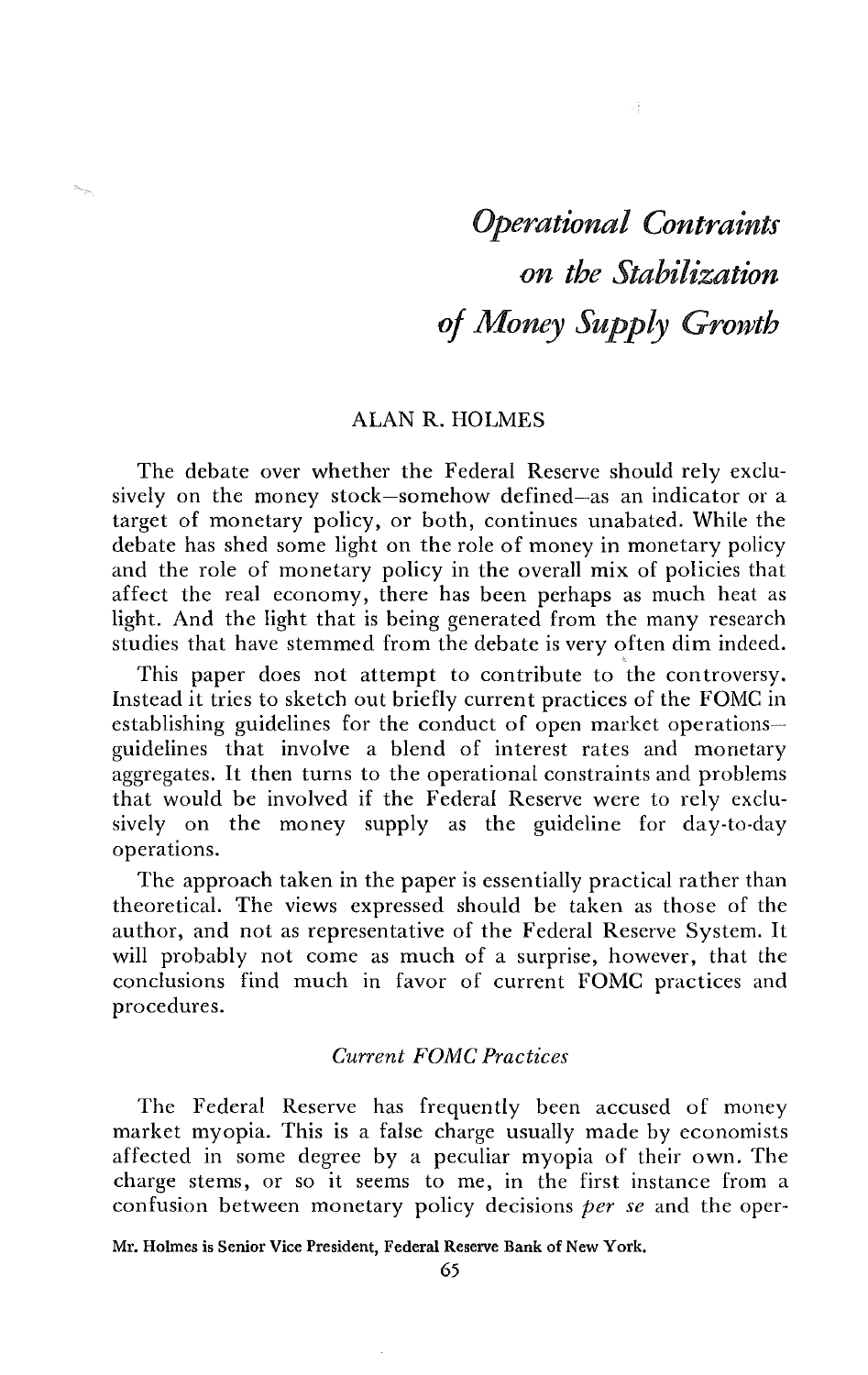ational instructions given by the FOMC for the day-to-day conduct of open market operations.

The Federal Reserve has always maintained that money matters just as it believes that interest rates matter too, particularly given the institutional framework of our financial system. In reaching policy decisions, the Committee not only pays attention to the real economy-to current and prospective developments in employment, prices, GNP and the balance of payments-but it also considers a broad range of interest rates and monetary measures. Among the monetary measures, there are the various reserve measures-total reserves, nonborrowed reserves, excess reserves, and free or net borrowed reserves. Next are the measures of money ranging from  $M_1$ on out. Finally, there are the credit measures, bank credit, the credit proxy-ranging on out to total credit in the economy and the flow of funds.

Is the Federal Reserve wrong in its eclectic approach? Is it wrong to consider a broad range of interest rates and aggregates and to reach a judgment as to the combination of rates and aggregates (and the resultant impact of that mix on market psychology and the expectations of consumers, savers, and investors) that is compatible with desirable movements in the real economy and the balance of payments? Should it instead adopt a single aggregate variable-the money supply-and devote its entire attention to stabilizing that variable no matter what happens to other aggregates or to interest rates?

Despite the empirical claims of the monetary school, there appears to be little conclusive evidence to support their case that such a course of action would give the desired overall economic results. Both the St. Louis equations and correlation analysis at the Federal Reserve Bank of New York, for example, give slightly better marks to bank credit than to money supply. Moreover, the analyses suggest that significantly different results can be attained by relatively small changes in the time period covered.

While I do not believe that research results to date justify adopting an operating policy designed solely to stabilize the monetary growth rate, I nevertheless believe that the research efforts stimulated by the monetary school have a real value. Out of it all, there is bound to develop a better understanding of the relationships between monetary aggregates, interest rates, and the real economy. I suspect, however, that the underlying relationships are so complex that no simple formula can be found as an unerring guide to monetary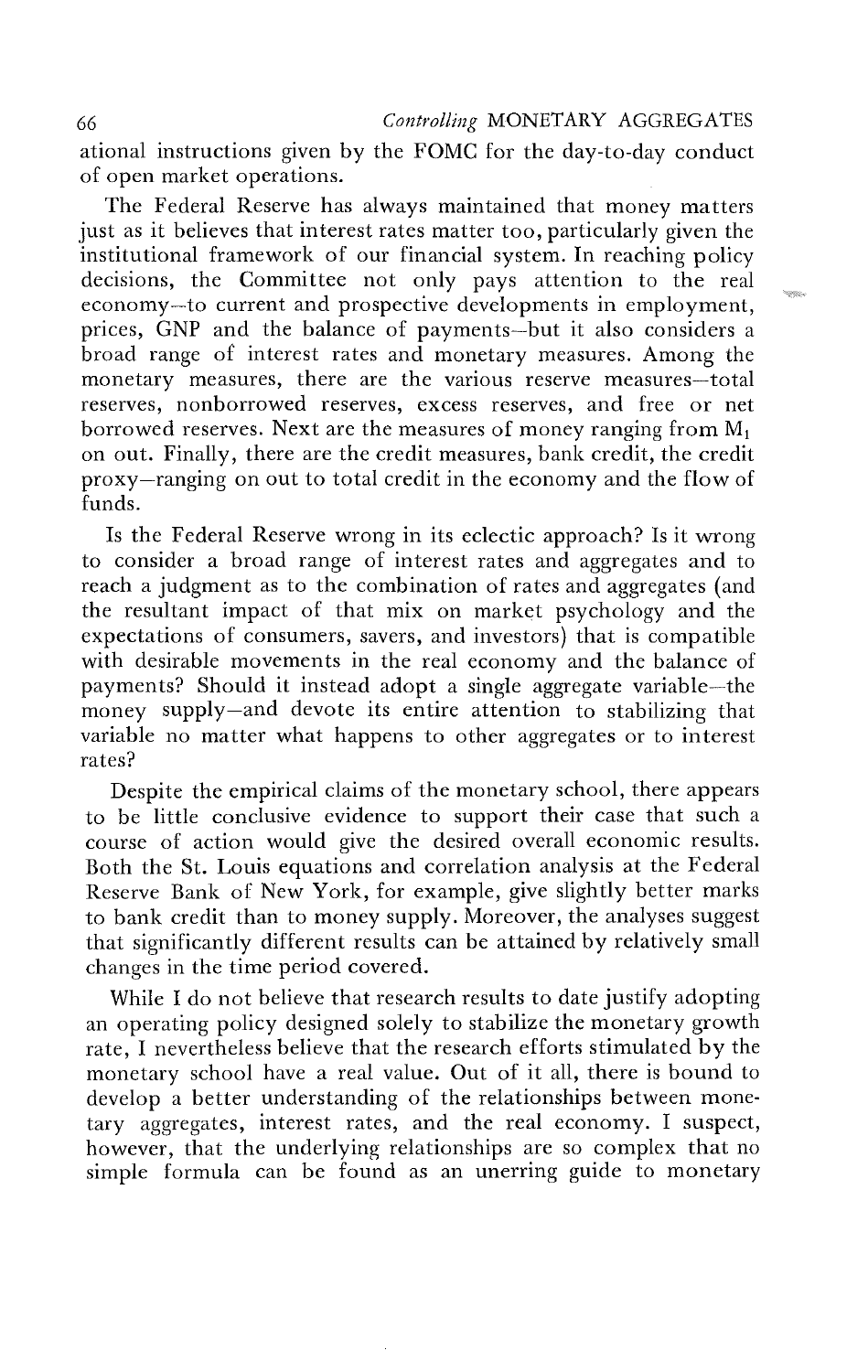OPERATIONAL CONSTRAINTS. . . *HOLMES 67* policy. The psychology and expectations involved in private decision making are probably too complicated to compress into any such simple formula.

Thus, I think, the FOMC is right in paying attention to a broad range of reserve, money, and credit aggregates; in trying to understand why they are behaving as they are; and in assessing the implications of their past and prospective behavior for employment, prices, and GNP. Further, I think the Federal Reserve is right in not restricting itself to a single theory of money, and in choosing the best from a number of theories.

In reaching a policy decision, the Committee pays dose attention to a wide spectrum of interest rates, ranging from the Federal funds rate, through the short and intermediate term rates, out to rates in the long-term capital markets. One obvious problem with interest rates as either an indicator or target of monetary policy is that they may be measuring not only the available supply of money and credit but also the demand for money and credit. Obviously, a policy aimed at stabilizing interest rates in the face of rising demand will give rise to greater increases in the monetary aggregates than would be the case if demand were stable. Interest rates can also be misleading indicators of underlying conditions at times of special short-lived supply and demand relationships-of some fiscal policy development or of prospects for war or peace in Vietnam, to take some recent examples. But interest rates have the decided advantage of being instantaneously available, and they can often be excellent indicators that estimates of monetary aggregates, particularly reserve estimates, are wrong. The judicious use of interest rates as correctors of poor aggregative forecasting should not be underestimated.

Thus, when the FOMC reaches a policy decision, it is not thinking exclusively in terms of rates or of monetary aggregates, but of a combination of the two. A move towards a tighter policy would normally involve a decline in the rate of growth of the aggregates and an increase in rates. And a move towards an easier policy would normally involve an increase in aggregate growth rates and a decline in interest rates.

But, unfortunately, given the nature of our commercial banking system, money and credit flows cannot be turned off and on instantaneously. At any given point in time, banks have on their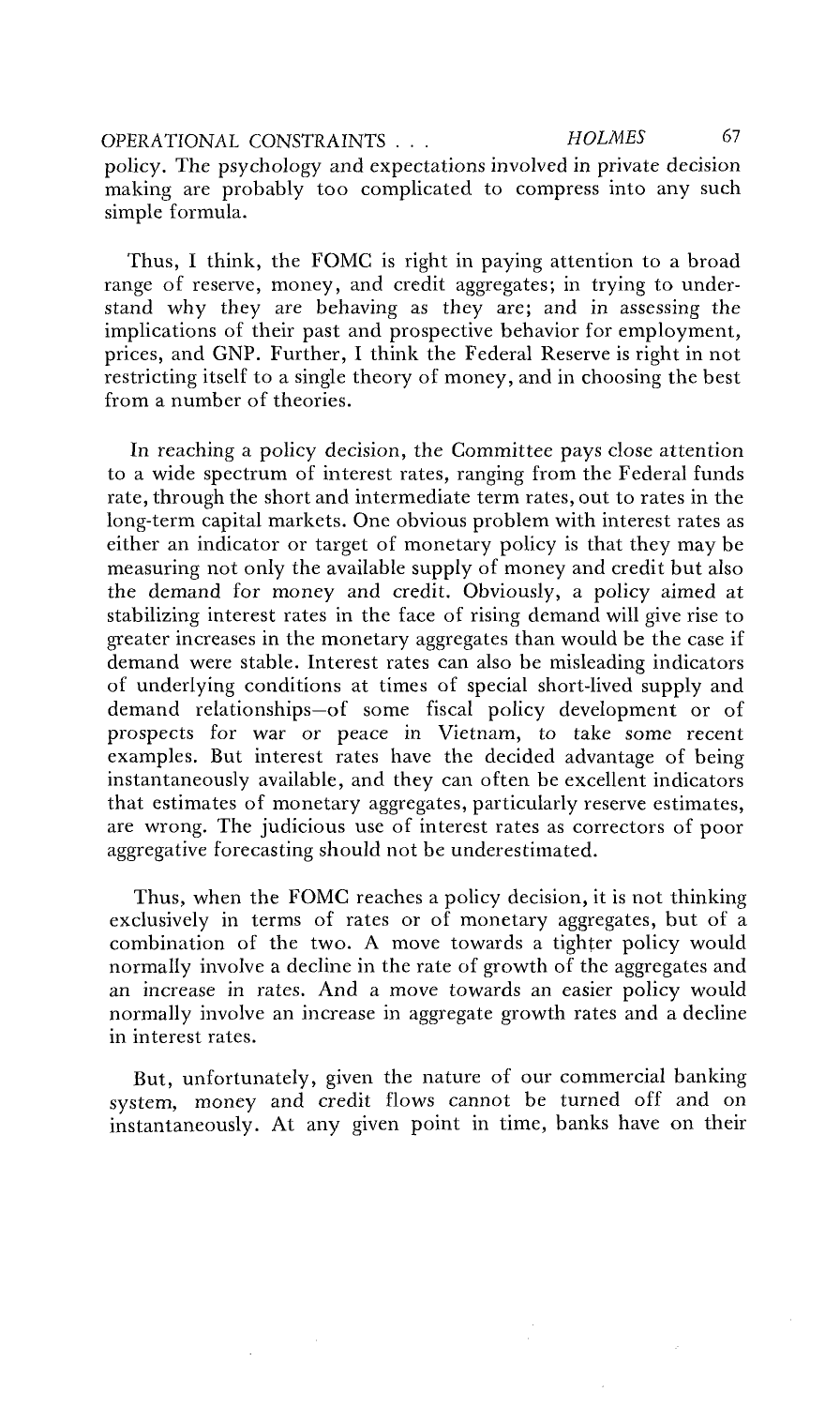books a large volume of firm commitments to lend money. Also, potential borrowers may, if they surmise that the Federal Reserve is tightening policy, decide *en masse* to take down loans in anticipation of future needs. Hence there may be, for a time, an undeterred growth in bank credit and the money supply. But this, in turn, should involve a more rapid and larger rise in interest rates than would otherwise have been the case. The point is that the Federal Reserve is always making a trade-off between aggregates and rates. It has, and takes, the opportunity at its FOMC meetings every three or four weeks to assess what has developed, what the impact has been on the real economy and on private expectations of the future, and to determine whether another turn of the screw-towards tightness or ease-is called for.

The moral of the story, if there is one, is that Federal Reserve policy should not be judged exclusively in terms of interest rates or in terms of monetary aggregates but by the combination of the two-and by the resultant impact of this combination on market psychology and expectations about the future and, ultimately, on the real economy. The weights placed on aggregates and rates, including those placed on individual components of either group, can and do vary from time to time. It is important to recognize that there is nothing in the present framework of Federal Reserve policymaking, or policy implementation, that would prevent placing still greater weight on aggregates if that should be considered desirable. I think it is obvious that aggregate measures of money and credit are getting their full share of attention at the present time.

Rates and aggregates, along with real economic developments and prospects, are the basic ingredients of any FOMC policy decision. They are also involved in the instructions that the FOMC gives to the Federal Reserve Bank of New York for the day-to-day conduct of operations in the interval between Committee meetings. Obviously, it would make little sense for the Committee to issue directives to the Desk in terms of the real economy with which it is basically concerned. Not only are open market operations in the very short run unlikely to have a major impact on the real economy, but adequate measures of economic change are unavailable in the short time span involved.

Thus the Committee, in its instructions to the Manager, focuses on a set of money market conditions-a blend of interest rates and rates of growth of various reserve and credit measures-the Committee believes is compatible with its longer run goals. At each FOMC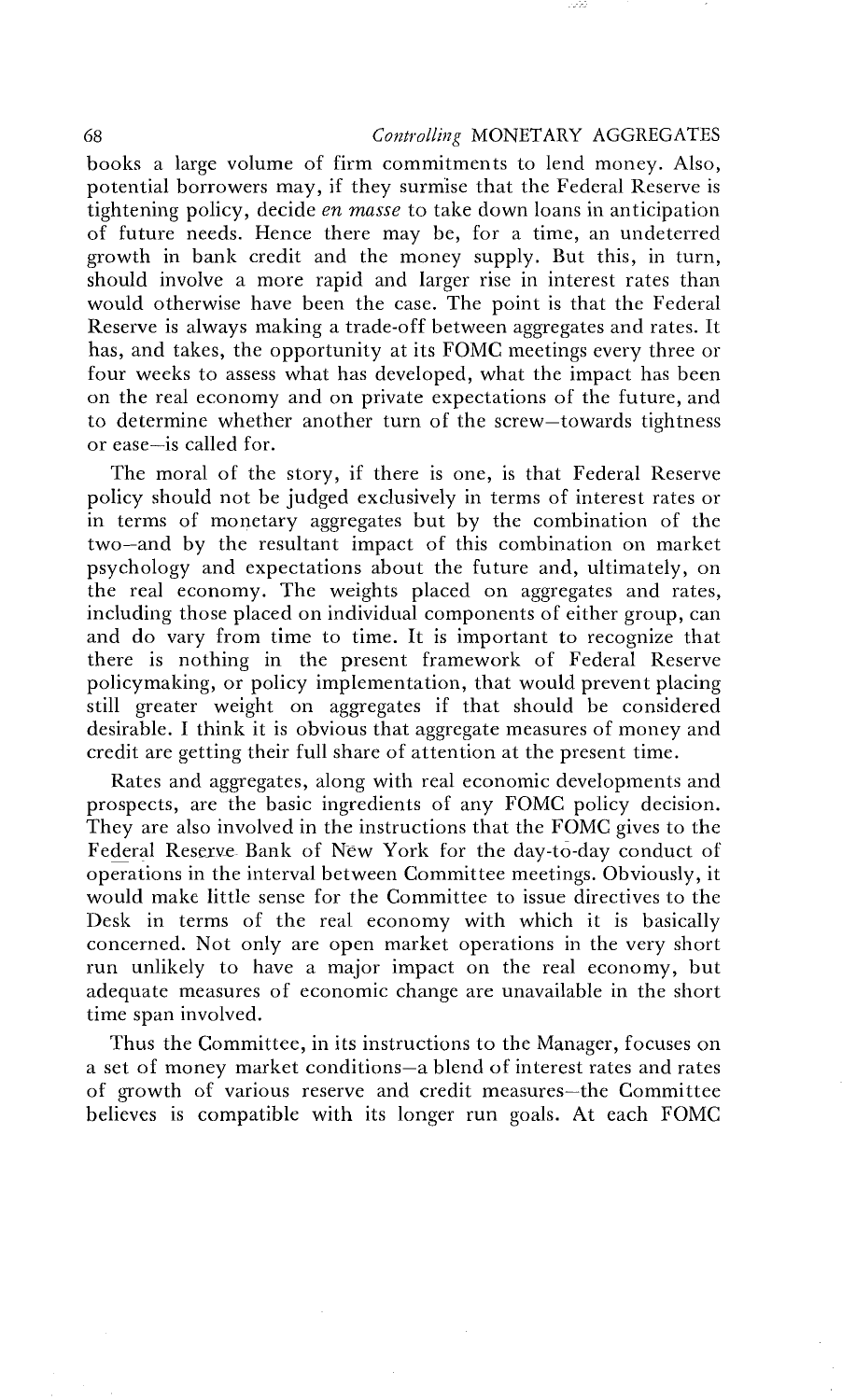OPERATIONAL CONSTRAINTS. . . *HOLMES 69*

meeting, the Committee has before it staff estimates of ranges for the Federal funds rate, the Treasury bill rate, bank borrowings from the Federal Reserve, and net borrowed reserves that the Staff believes compatible with an overall policy of no change, or of greater tightness or ease, as the case may be. Additionally, the Staff prepares estimates of the money supply and the bank credit proxy that it believes likely to correspond to a given set of money market conditions. Needless to say, these forecasting techniques fall short of being an exact science, but their existence tends to focus attention on the vital interrelationships between interest rates and aggregates that will ensue from any policy decision.

As is well known, since the spring of 1966 the Open Market Committee has usually included in the directive a proviso clause with an explicit reference to one aggregate measure-the bank credit proxy-with specific instructions to modify open market operations if the proxy is tending to move outside a predicted or desired range. Thus the Committee expects to see money market conditions moving to the tighter end of the scale if the proxy is expanding too rapidly, or towards the easier end of the scale if the proxy is falling short.

How does this all work out in practice? First of all, the money and capital markets send out a constant stream of signals of interest rate developments that we can and do measure from day-to-day and hour-to-hour. If there are deviations from past patterns or levels (or from anticipated patterns or levels) of interest rates, we can usually find out a good deal about the source and meaning of the deviations.

Second, we have forecasts of the factors affecting bank reserves apart from open market operations-estimates of float, currency in circulation, gold and foreign exchange operations, and the level of Treasury balances at the Federal Reserve. These factors can and do supply or absorb hundreds of millions in bank reserves from day-to-day or week-to-week. The estimates are made at the Board and at the New York bank for the current statement week and for three weeks ahead, and they are revised daily on the basis of the inflow of reserve information available within the System each day.

Third, we have available an estimate once a week (on Friday) of the bank credit proxy and of the money supply for the current month; and, as we get towards the middle of the month, for the next month as well. And this estimate can be revised-at least informally-by the middle of a calendar week, after there has been time to analyze weekend deposit performance at Reserve City banks and a weekly sample of deposit data at country banks. We can then use these aggregate data-available less frequently and with a greater time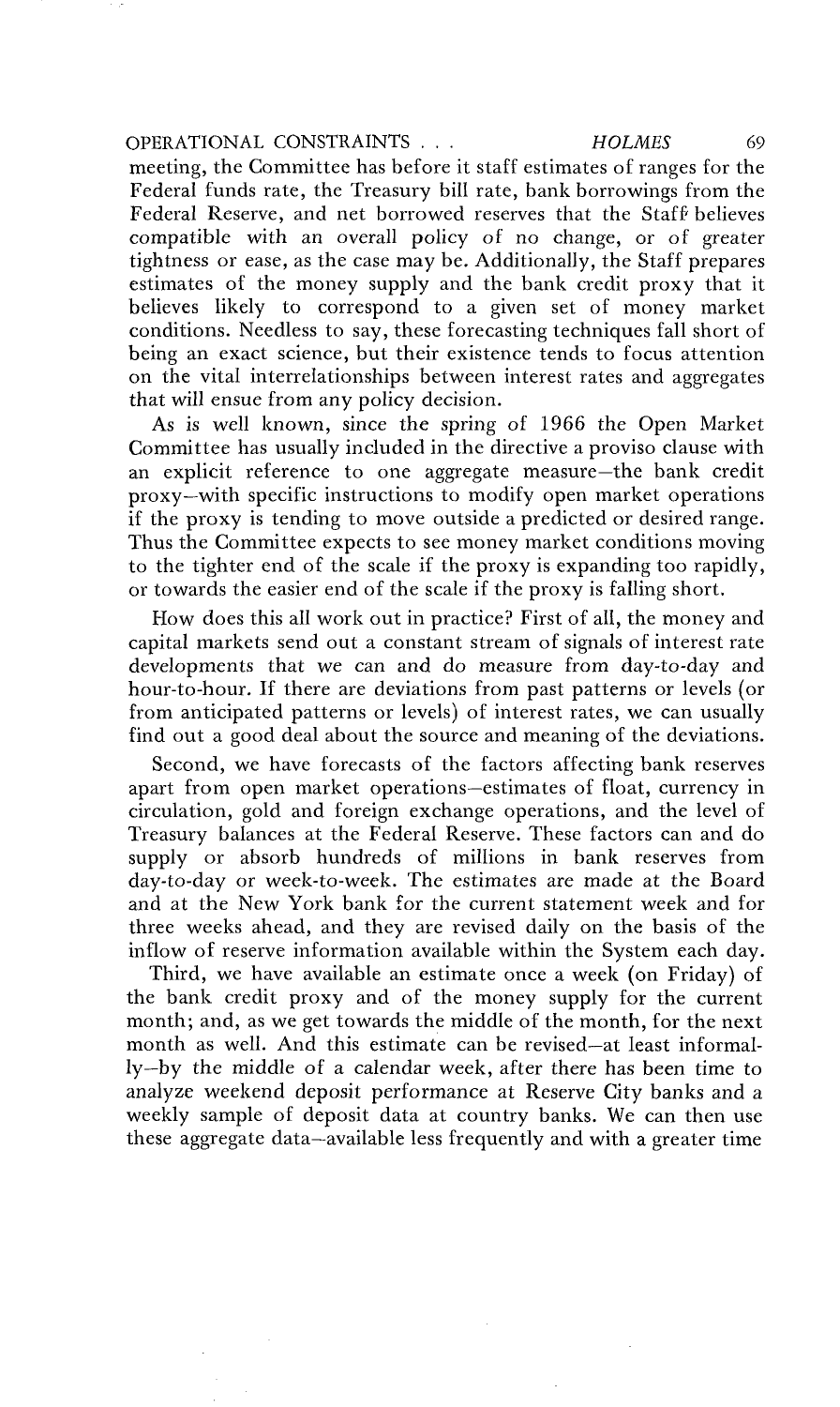lag than interest rate or reserve data-to modify subsequent open market operations with an impact on interest rates and the reserve supply.

I should add that we are fairly cautious about over-interpreting any short-run wriggle in the credit proxy. While forecasts of the proxy have generally proved to be more stable than money supply forecasts-perhaps mainly because the proxy avoids the large and erratic shifts between Treasury deposits in commercial banks and private demand deposits-they, too, have proved to be somewhat undependable on a week-to-week basis. Thus we have felt it desirable-particularly early in the month when firm data are scant-to wait for some confirmation of any suggested movement of the proxy before beginning to shade operations towards somewhat greater firmness or ease.

Nevertheless, the proxy has been a useful adjunct to the directive, modifying reserve and rate objectives on a number of occasions and tending to flag aggregate problems for the Committee's attention at subsequent FOMC meetings.

It should, of course, be noted that, at times like the present, when Regulation Q ceilings are pressing hard on bank CD positions, the credit proxy loses much of its value as a continuous series. It does not, however, necessarily lose its value as a short-run guide-provided that it is understood that much lower growth rates may be required to allow for the shift of intermediate credit away from the commercial banking system. Despite all the talk about disintermediation and intermediation, we need to know much more about the process and its implications for monetary policy. The problem is that commercial banks are at the same time creators of money and credit and intermediaries between savers and borrowers in competition with other nonbank financial institutions. Worthwhile research remains to be done in this area, particularly in light of the dramatic changes that are occurring in our financial institutions.

**In** summary, there are four main points that I would like to draw from this abbreviated review of monetary policy formulation and implementation. First, monetary policymakers have always paid close attention to monetary aggregates-along with interest rates-in 'the formulation of policy decisions. It has been the interaction of the two on the real economy-on employment, prices, the GNP, and the balance of payments-that has been the focus of concern. Reluctance to adopt money supply as the sole guide to policy decisions has not stemmed from lack of concern about money but from the lack of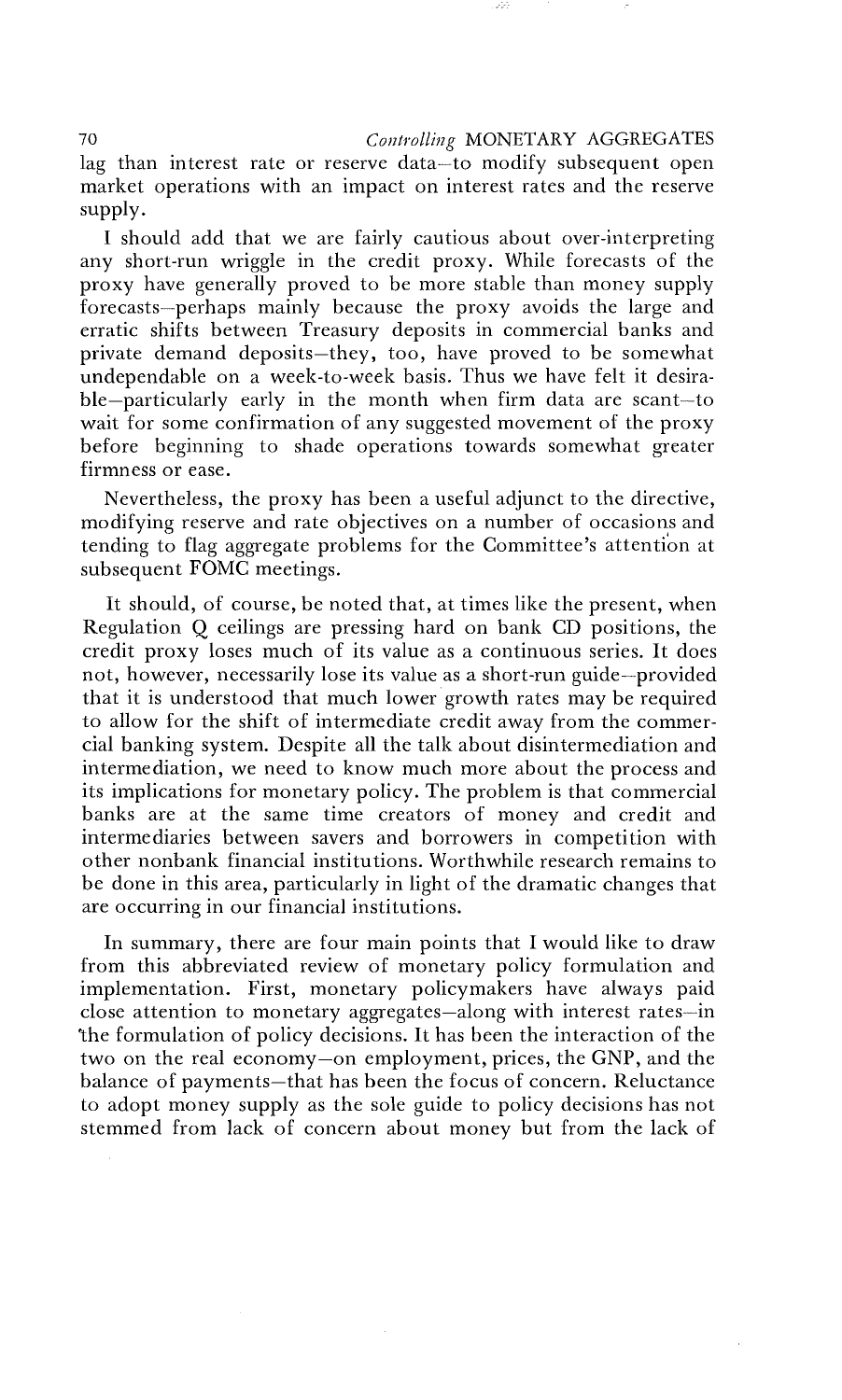OPERATIONAL CONSTRAINTS ... *HOLMES* <sup>71</sup>

evidence that the adoption of such a guide would give the desired results. Empirical research to date does not supply that evidence.

Second, it is incorrect to characterize monetary policy in terms of money supply alone. A rise in money supply-outside some specified range-does not necessarily mean easy money nor a decline of tight money. Policy has to be judged by a combined pattern of interest rates and monetary aggregates-and money supply is only one of those aggregates.

Third, since the spring of 1966 the FOMC has included an aggregate measure-the bank credit proxy-in its directive covering day-to-day open market operations. While use of the aggregates to shape interest rates and reserve measures has probably not been as aggressive as the monetarists would like to see (and, besides, it is the wrong aggregate according to some of them), it has been a useful adjunct to the directive.

Fourth, information on the performance of monetary aggregates (e.g., credit proxy and money supply) is available only with a time lag, and week-to-week forecasts of monthly data have tended to be erratic. This suggests that, in the short run, interest rate movements may provide a very useful indication of forecasting errors. It further suggests that aggregates can contribute more to the process of policy formulation-when there are opportunities to take a long-range view-than to the process of policy implementation as exemplified by the second paragraph of the directive. But current procedures for both policy formulation and policy implementation provide room for as much attention to monetary aggregates as may be required, and it is apparent that the aggregates are receiving a full measure of attention at the present time.

## *Operational Problems in Stabilizing Money Supply*

**In** the absence of a concrete proposal, there are major difficulties in attempting to isolate the operational problems that would be involved in stabilizing the monetary growth rate to some targeted level. Much would depend on the definition of the money supply used, the time span over which the growth rate was to be stabilized, and whether the money supply was to be the sole indicator and/or target of monetary policy or mainly a primary indicator or target.

It obviously makes a great deal of difference whether the proposal is for a rigid monetary rule or whether there is room-and how much-for discretion. Some of the proposals for moving to the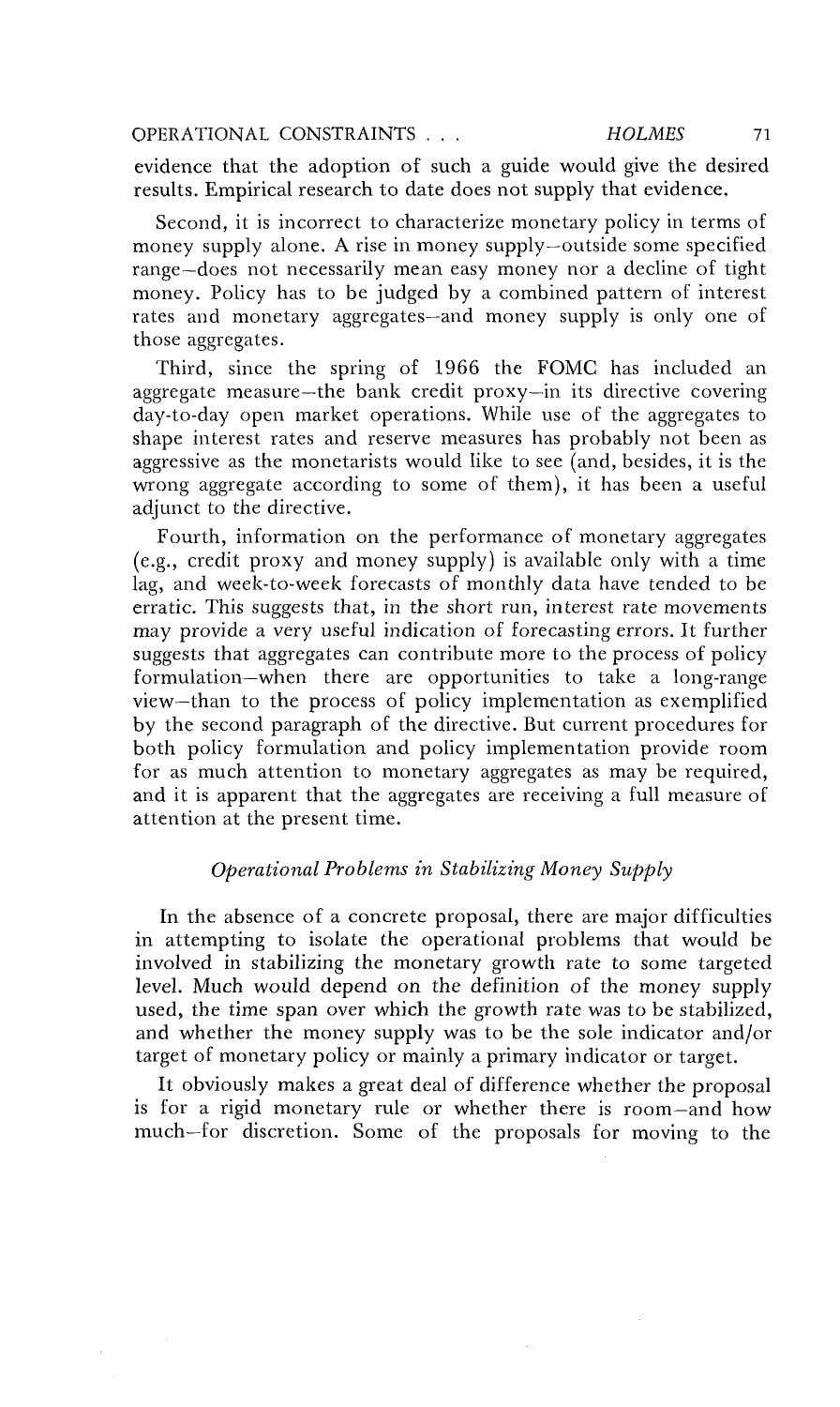money supply as a target and indicator have been coupled with the complete abandonment of so-called "defensive" open market operations-a suggestion that raises a host of other problems that are not relevant to the main point at issue.

There is, of course, a strong temptation to pick and choose among the various suggestions, and to erect a money supply target as a "straw man" that can be readily demolished. I shall try to resist that temptation and consider in more general terms the operational problems that would be involved if the FOMC were to move to money supply as the principal indicator of policy or target for open market operations.

But before setting straw men aside, it might be worthwhile to consider the proposition that open market operations should be limited to the injection of a fixed amount of reserves at regular intervals-say \$20 million a week. So-called defensive operations-the offsetting of net reserve supply or absorption through movements in float, currency in circulation, gold or foreign exchange operations, etc.-would be abandoned, leaving the banking system to make its own adjustments to these outside movements. While such a system would certainly reduce the level of operations at the Trading Desk, it has never been quite clear how the banking system would make the adjustments to the huge ebb and flow of reserves stemming from movements in the so-called market factors. Either banks would have to operate with excess reserves amounting to many billion dollars at periods of maximum reserve supply by market factors, or they would have to have practically unlimited access to the discount window. Neither possibility seems very desirable, if one is really interested in maintaining a steady growth rate in some monetary aggregate.

There is no reason to suppose that banks would, in fact, hold idle excess reserves in the amounts required. At times of reserve supply by market factors, attempts to dispose of excesses through the Federal funds market would drive the Federal funds rate down and generally lower dealer borrowing costs and the interest rate level. At other times, the reverse would happen. As a result, there would be either feast or famine in the money market, inducing changes in bank loan and investment behavior that would make it impossible to achieve the steady growth of financial aggregates that was presumably desired to begin with. The resultant uncertainty would undermine the ability of the money and capital markets to underwrite and to provide a means of cash and liquidity adjustment among individuals and firms.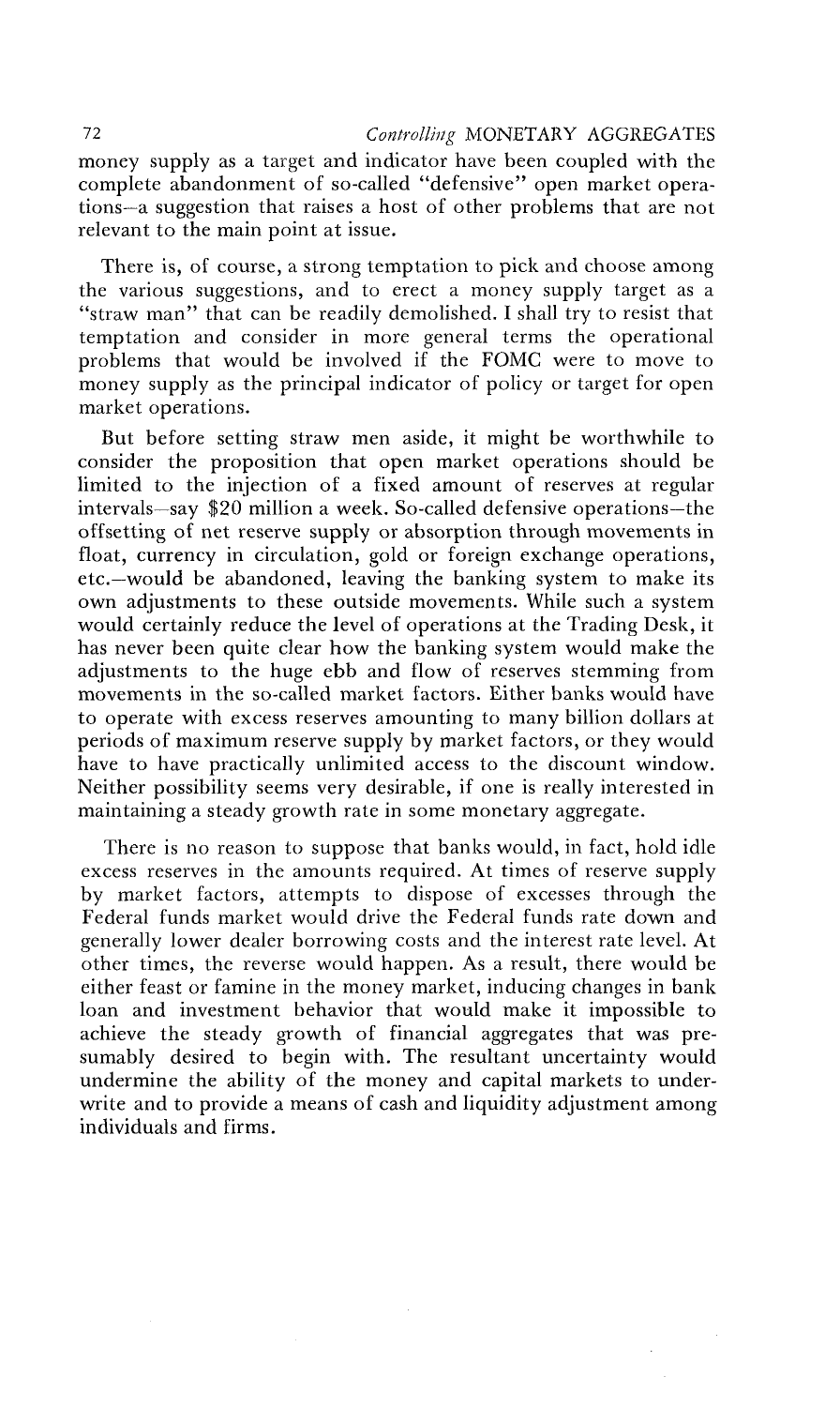OPERATIONAL CONSTRAINTS ... *HOLMES* <sup>73</sup>

The opening of the discount window, on the other hand, runs the risk that reserves acquired at the initiative of the commercial banks would be used to expand the total supply of money and credit and not solely to meet the ebb and flow of reserves through movement of market factors. As a result, the Federal Reserve would have to institute the same controls-in a decentralized fashion-at the various discount windows to limit the supply of reserves that are now provided in a more impersonal way through open market operations.

Consequently, it would appear wise to disassociate the debate over money supply from the problem of so-called defensive open market operations. There seems to be no reason why a seasonal movement of currency, a random movement of float, or a temporary bulge in Federal Reserve foreign currency holdings should automatically be allowed to affect the money market or bank reserve positions. There would seem to be no point in consciously reducing our efficient and integrated money and capital markets to the status of a primitive market where the central bank lacks the means and/or the ability to prevent sharp fluctuations in the availability of reserves-in the misguided attempt to hold "steady" the central bank's provision of reserves.

But the point remains that the ebb and flow of reserves through market factors is very large. While defensive operations are generally successful in smoothing out the impact of these movements on reserves, even a 3 percent margin of error in judging these movements would exceed a \$20 million reserve injection in many weeks. Hence the small, regular injection of reserves, week by week, is not really a very practical approach.

The idea of a regular injection of reserves-in some approaches at least-also suffers from a naive assumption that the banking system only expands loans after the System (or market factors) have put reserves in the banking system. In the real world, banks extend credit, creating deposits in the process, and look for the reserves later. The question then becomes one of whether and how the Federal Reserve will accommodate the demand for reserves. In the very short run, the Federal Reserve has little or no choice about accommodating that demand; over time, its influence can obviously be felt.

In any given statement week, the reserves required to be maintained by the banking system are predetermined by the level of deposits existing two weeks earlier. Since excess reserves in the banking system normally run at frictional levels-exceptions relate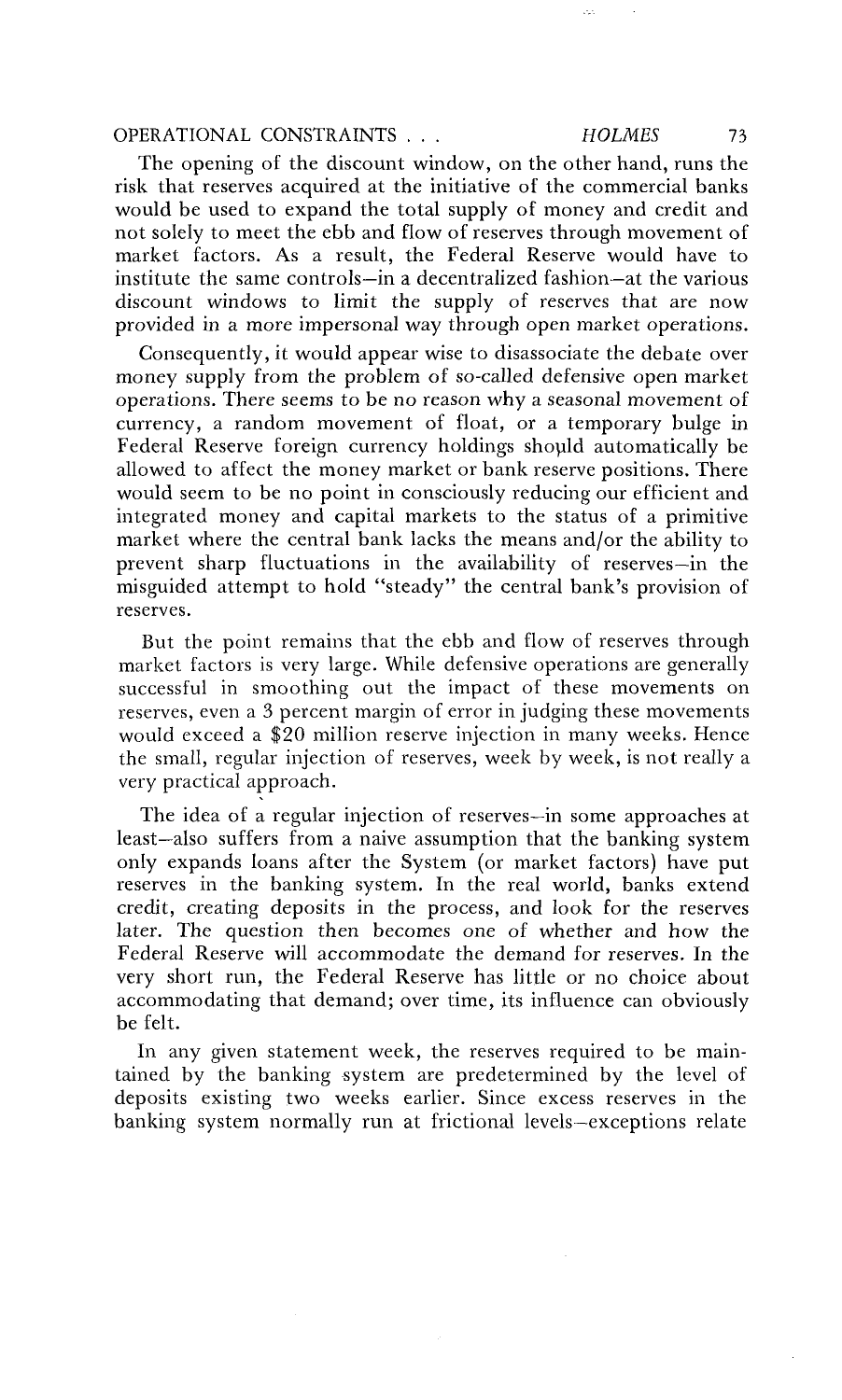mainly to carryover excess or deficit positions reached in the previous week or errors by banks in managing their reserve positions-the level of total reserves in any given statement week is also pretty well determined in advance. Since banks have to meet their reserve requirements each week (after allowance for carryover privileges), and since they can do nothing within that week to affect required reserves, that total amount of reserves has to be available to the banking system.

The Federal Reserve does have discretion as to how the banks can acquire this predetermined level of needed reserves. The reserves can be supplied from the combination of open market operations and the movement of other reserve factors, or they can come from member bank borrowing at the discount window. In this context, it might be noted that the suggestion that open market operations should be used in the short run to prevent a rise in total reserves through member bank borrowing is completely illogical. Within a statement week, the reserves have to be there; and, in one way or another, the Federal Reserve will have to accommodate the need for them.

This does not mean that the way that reserves are supplied makes no difference, nor that aggregate indicators cannot be used to influence the decision as to whether reserves will be supplied through open market operations or whether banks will be required to use the discount window. A decision to provide less reserves through open market operations in any given week, thereby forcing banks to borrow more at the window, could be triggered by a prior FOMC decision (based partly on a review of aggregate money and credit measures) to move to tighter money market conditions, or it might be occasioned by the implementation of the proviso clause if the bank credit proxy was exhibiting a tendency to expand more rapidly than the Committee deemed to be warranted.

No individual bank, of course, has unlimited access to the discount window. Borrowing from the Federal Reserve involves the use of adjustment credit that is limited in both amount and in frequency of use. Eventually, as the aggregate level of borrowing is built up, the discount officers' disciplinary counseling of individual banks that have made excessive use of the window will force the banks to make the necessary asset adjustments. Other banks, desirous of maintaining their access to the discount window intact for use in their own emergency situations, will try to avoid use of the window by bidding up for Federal funds or by making other adjustments in their reserve positions. In the process, interest rates, spreading out from the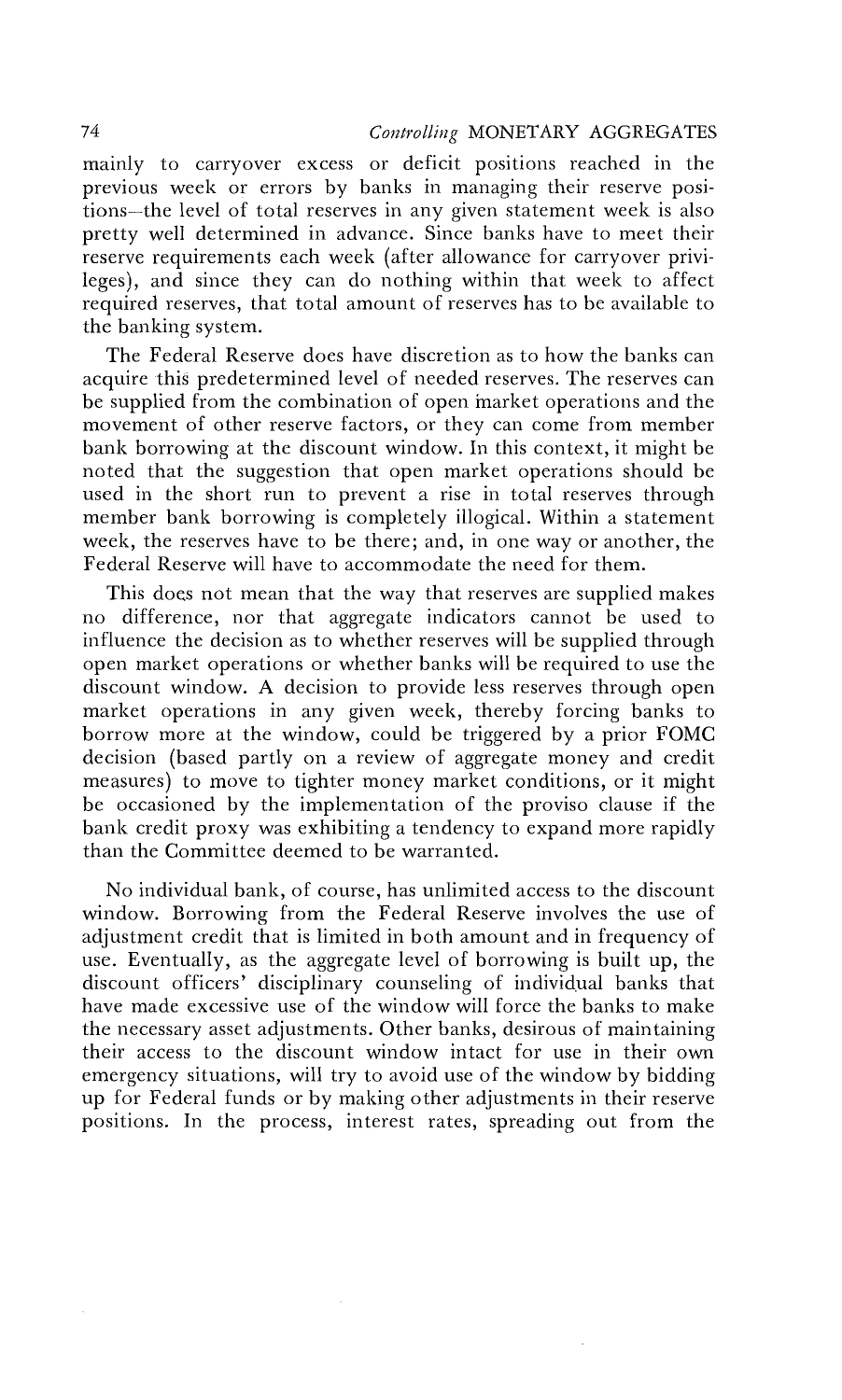OPERATIONAL CONSTRAINTS . . . *HOLMES* 75 Federal funds rate, will have been on the rise. As pressure on the banks is maintained or intensified, the banking system as a whole is forced to adjust its lending and investment policies with corresponding effects on money and credit-and eventually on the real economy.

A switch to money supply as the target of monetary policy would, of course, make no difference in the process through which open market operations work on the banking system to affect monetary aggregates. But, depending on the time span over which it was desired to stabilize the rate of monetary growth and on whether money were to become the exclusive indicator and/or target, there would be a significant difference in the rate of interest rate variations. How great that variation might be would be a matter of concern for the Federal Reserve in the conduct of open market operations. I would like to return to that subject in just a few minutes.

First, however, it may be worthwhile to touch on the extensively debated subject whether the Federal Reserve, if it wanted to, could control the rate of money supply growth. In my view, this lies well within the power of the Federal Reserve to accomplish provided one does not require hair-splitting precision and is thinking in terms of a time span long enough to avoid the erratic, and largely meaningless, movements of money supply over short periods.

This does not mean that the money supply could be used efficiently as a target for day-to-day operations. Given the facts that adequate money supply data are not available without a time lag and that there may be more statistical noise in daily or weekly figures than evidence of trend, we would be forced to rely on our monthly estimates for guidance in conducting day-to-day operations. Projections of money supply-and other monetary aggregates-are, of course, an important ingredient of monetary policymaking. While I believe we have made considerable progress in perfecting techniques, forecasting is far from an exact science. Money supply forecasting is especially hazardous because of the noise in the daily data and because of the massive movements in and out of Treasury Tax and Loan accounts at commercial banks.

Let me illustrate the sort of problem that might be faced by citing some numbers representing successive weekly forecasts of annual rates of money supply growth for a recent month-admittedly not a good month for our projectors. The projections cited begin with the one made in the last week of the preceding month and end with the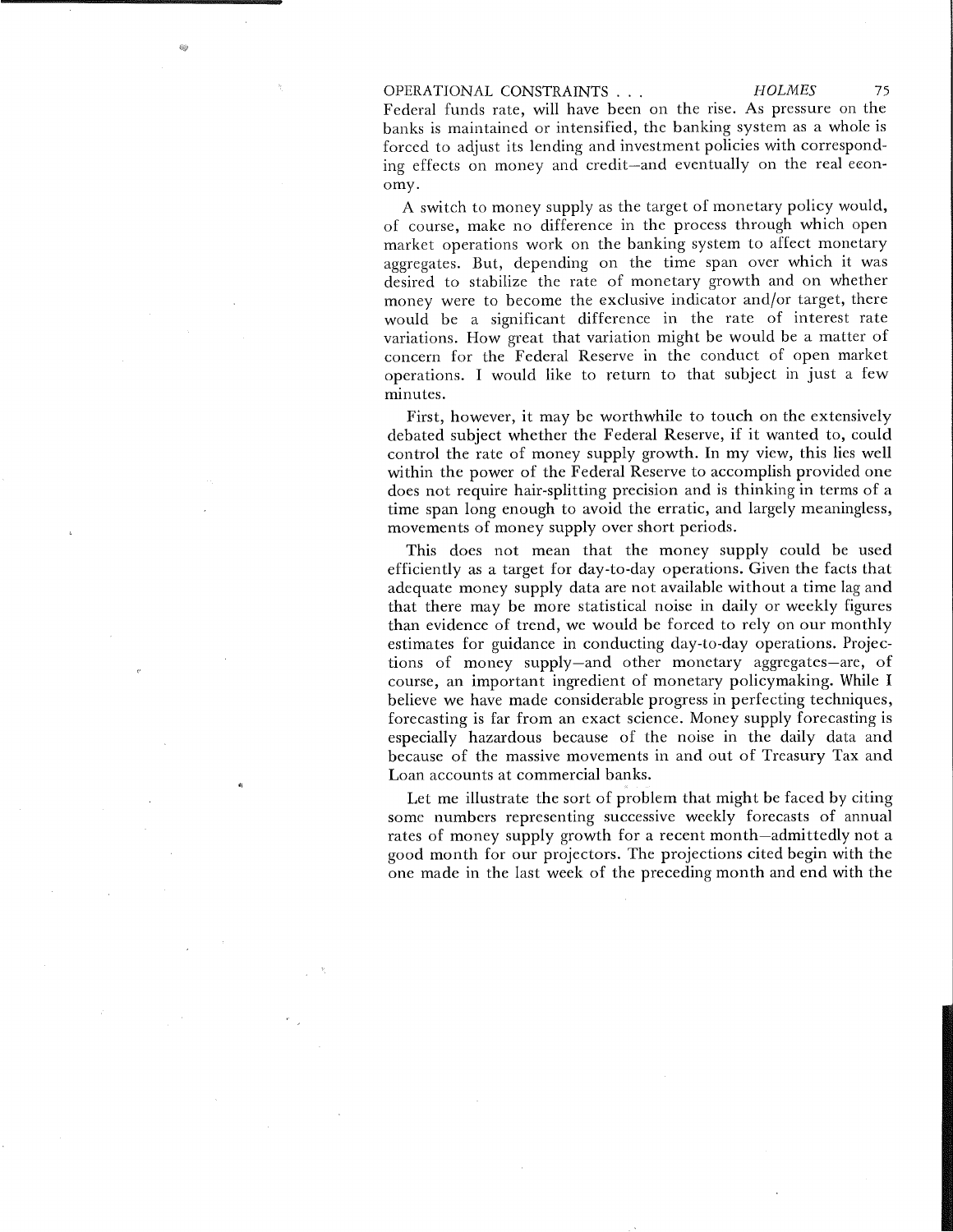projection made in the last week of the then current month. The numbers are:  $-0.5$  percent,  $+4$  percent,  $+9$  percent,  $+14$  percent,  $+7$ percent and +4.5 percent. I might also note that, in the middle of that then-current month, the projections for the following month were for a 14 percent rate of growth. By the end of the month, the projection was - 2.5 percent.

Assuming that the Desk had been assigned a target of a 5 percent growth rate for money supply, it seems quite obvious that, at mid-month, when the forecast was for a 14 percent growth rate for both the current and the following month, we would have been required to act vigorously to absorb reserves. Two weeks later, on the other hand, if the estimates had held up, we would have been required to reverse direction rather violently.

The foregoing should suggest that short-run measures of monetary growth do not provide a good target for the day-to-day conduct of open market operations. Use of such a target runs the serious risk that open market operations would be trying to offset random movements in money supply, faulty short-run seasonal adjustments, or errors of forecasting. In the process, offensive open market operations might have been increased substantially-and I have the uneasy feeling that financial markets might find such operations offensive in more than one sense.

While short-term measures of money supply growth appear to be too erratic to use as a primary target of open market operations, there are times when cumulative short-term evidence begins to build up-even between meetings of the FOMC-that strongly suggests that a deviation from past trends has gotten under way. Such evidence could of course be used, if interpreted cautiously, to modify operations in much the same way that the bank credit proxy is now used.

To return to the question of interest rate variation, there appears to be general agreement that variations would be greater with money supply as a guideline than they have been while the System was using multiple guidelines involving both monetary aggregates and interest rates. How great interest rate variations would be, would depend very much on how rigid the guideline was and how short the time horizon .in which it was supposed to operate might be. The question of how great variations might be can probably never be resolved in the absence of any concrete experience.

Some exponents of the monetary school, however, seem to imply that interest rate variations make no difference at all-somehow the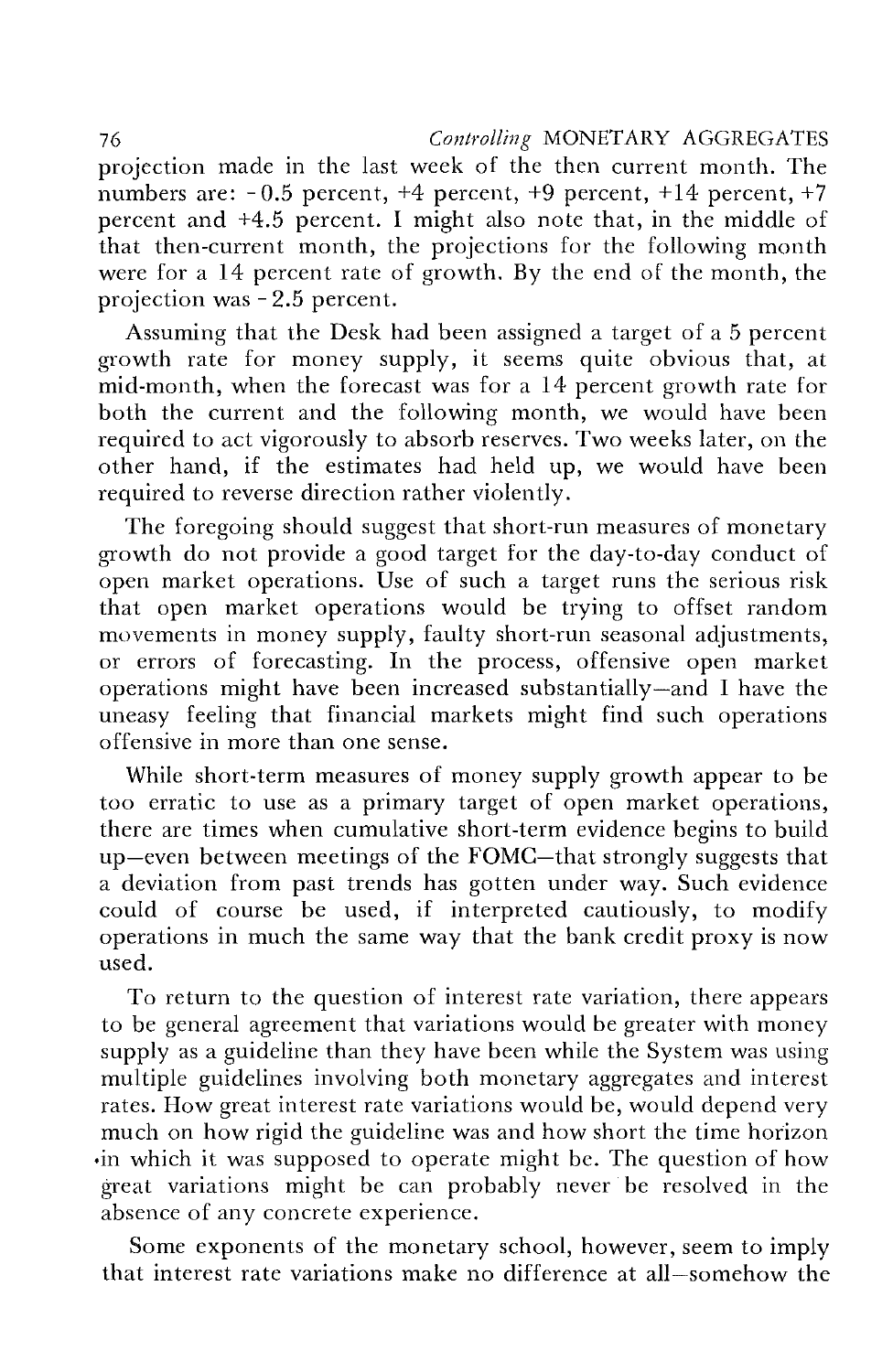# OPERATIONAL CONSTRAINTS. . . *HOLMES 77*

market is supposed to work everything out. It seems to me that there are serious risks in the assumption that the financial markets of the real world-in contrast to the markets of a theoretical model-can readily handle any range of interest rate variation. Pushing too hard on money supply control in the face of rapid interest rate adjustment could wind up by destroying the very financial mechanism which the monetary authority must use if it expects to have any impact on the real economy. Psychology and expectations play too great a role in the operations of these markets to permit the monetary authority to ignore the interpretations that the market may place on current central bank operations.

Thus, in the real world of day-to-day open market operationstheoretical considerations aside-the use of money supply as a target would appear to be too mechanistic and, in the short run, too erratic to be of much use. The use of money market conditions-a blend of interest rates and reserve and credit measures-is a more realistic short-run guide, providing opportunities for trade-offs between interest rates and aggregates in the light of market psychology and expectations. Aggregate measures, including the money supply, are, of course, indispensable indicators for the monetary authorities as they reach policy decisions. But exclusive reliance on-or blind faith in-any single indicator does not appear justified by the current state of the arts.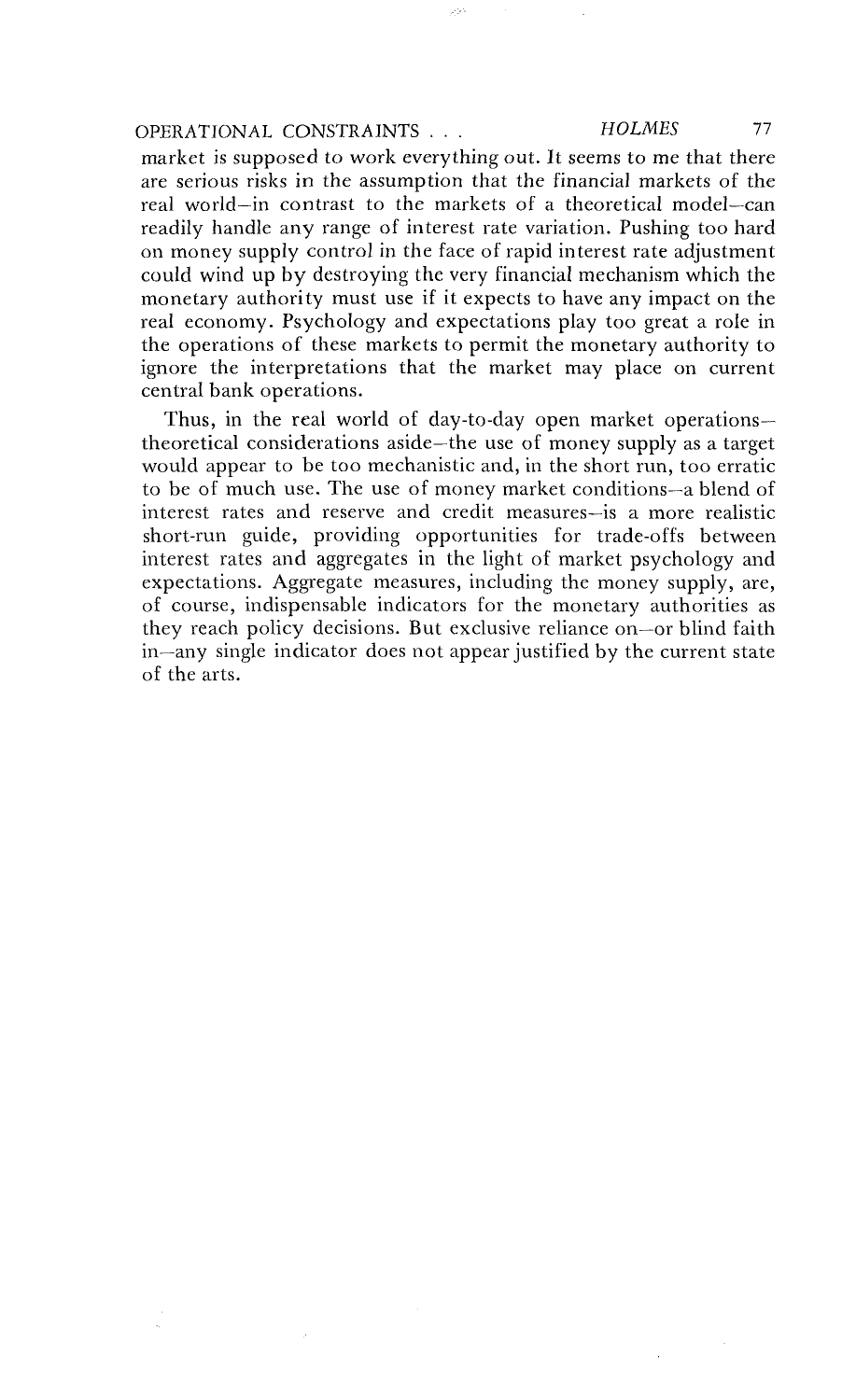# DISCUSSION

### JAMES TOBIN

A graduate student of mine, taking advantage of the publicity now given to Open Market Committee minutes, set himself the following problem: to relate the Committee's vote to the movement over the next three weeks of some monetary and financial variables. He tried everything he could find relating to bank reserves, interest rates, and credit conditions.

There was no perceptible relationship between the votes of the committee and the behavior of these statistical magnitudes over the three weeks between meetings. He also observed that nobody worried at the next meeting about whether the previous vote had been carried out. That was before Alan Holmes was at the desk, and I don't know if it is still true. Anyway, my student found that, in spite of the low short-run correspondence of votes to measurable quantities, the Committee's will was gradually. executed over longer periods of policy stance.

This is by way of introducing a simple but surprisingly neglected point about the discussion of *indicators.* There is too much emphasis on what happens in a three-week period. It doesn't really matter much whether, let's say, the desk has a procedure which keeps some interest rate constant for three weeks, or does something specific to reserves for three weeks. It doesn't really matter if at the end of the three weeks, at the new meeting, the whole question is going to be reviewed, and the whole policy can be reformulated, and a new target or a new order given to the desk.

Sometimes these discussions seem to me to pretend that the chosen indicator is to be a target fixed for a year, or two years or-God help us-for a whole period of infamous pegging. If that were true, there would indeed be a point in arguing about which indicator should be chosen: if you must choose between a quantity of money and an interest rate and stick to one or the other for five years, which should it be? But we're not in that position; and we don't have to make that kind of long-run decision. Whether Alan Holmes is keeping some interest rate constant for the next three weeks, or whether he's doing something specific to reserves the next three weeks, he doesn't have to do either one forever. The Open Market Committee will meet again and will make another decision.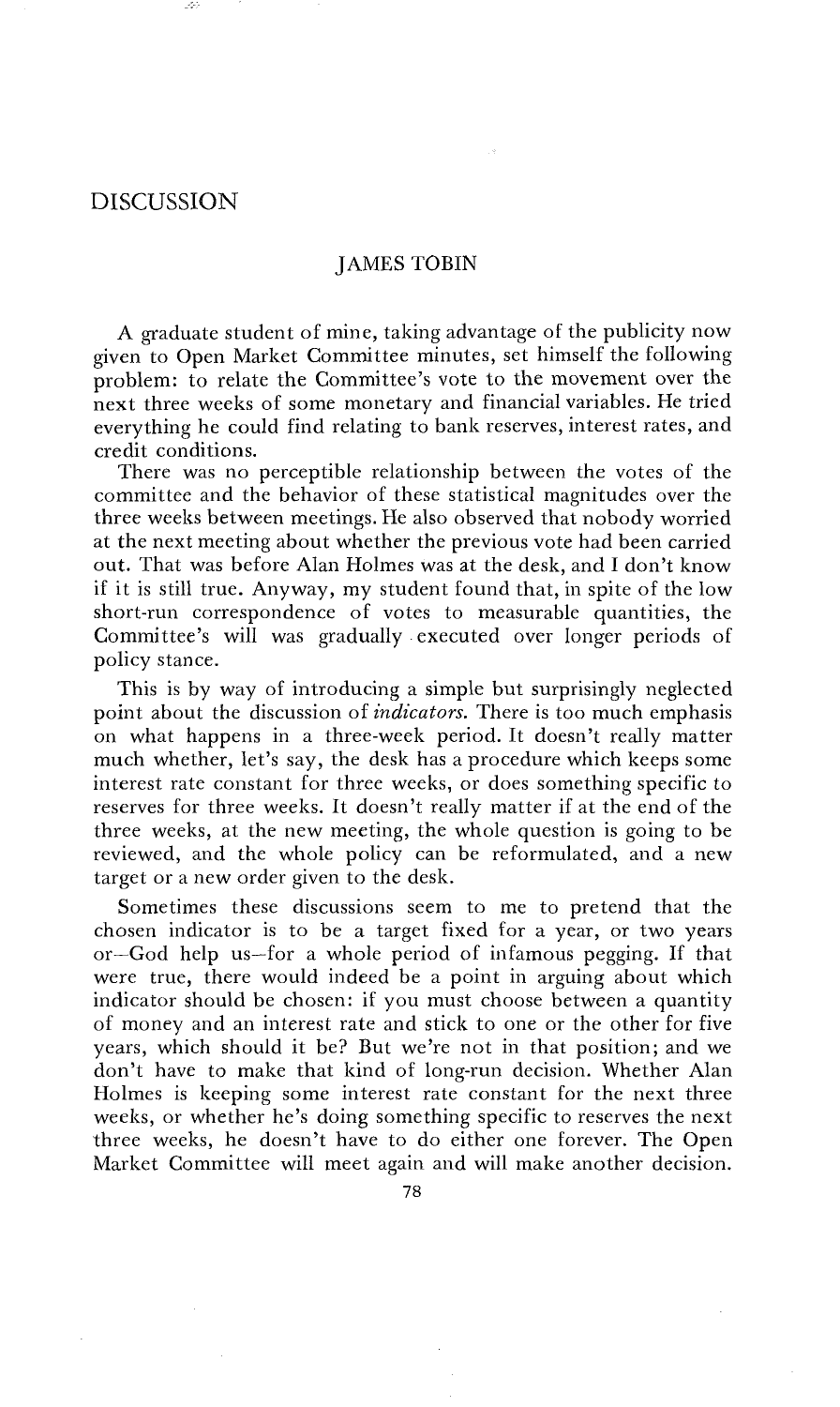### DISCUSSION *TOBIN 79*

This observation may limit somewhat the applicability of John Kareken's ingenious results. In his model, he fixes either the quantity of money or "the" interest rate, and he fixes them, it would seem, for a long enough period for the important economic behavioral reactions that follow from any such fixing to have their effect on the economy.

Nevertheless, I think John is going about the problem the right way, namely, to try to find some rules of policymaking that will minimize the variance of the objective of Federal Reserve policy around its target. He contrasted two policies-one was to fix M and the other was to fix interest rates-and he asked under what circumstances can you say one of them is preferable to the other.

Of course, there is a range of intermediate policies, and Kareken's question might be reformulated to say: what is the optimal supply function, relating money stock to interest rates, for the Federal Reserve to follow? The Open Market Committee might respond-or order Alan Holmes to respond-to a certain rise in interest rates with a certain expansion of quantity of money. If they built into their operations some supply response of this kind, our task would be to figure out what the optimal degree of response would be. Maybe it's zero, maybe it's infinite. Zero response would correspond to keeping the quantity of money constant at some desired target, and infinite response would mean supplying whatever money is needed to keep interest rates constant. In between, there is a lot of room.

Generally, Kareken's results could be said to be as follows: The degree to which the Federal Reserve supplies money in response to an observed rise in interest rates above its interest rate target should be higher, the higher is its estimate of the variability of the demand for money relative to the variability of spending on GNP. I can add that the response of the Federal Reserve should be higher, the higher the Federal Reserve's view is of the sensitivity of spending to interest rate changes. If interest rates can go up and down without affecting spending, then the Federal Reserve shouldn't care about whether the interest rates are going up or down or not. There is no reason to worry about interest rate fluctuations if they are not causing any variance in GNP around the target that the Fed is seeking to meet. (Of course, there may be other reasons, perhaps connected with money market myopia-that's Alan Holmes's phrase, not mine-that would lead the Federal Reserve to wish to reduce fluctuations of interest rates.)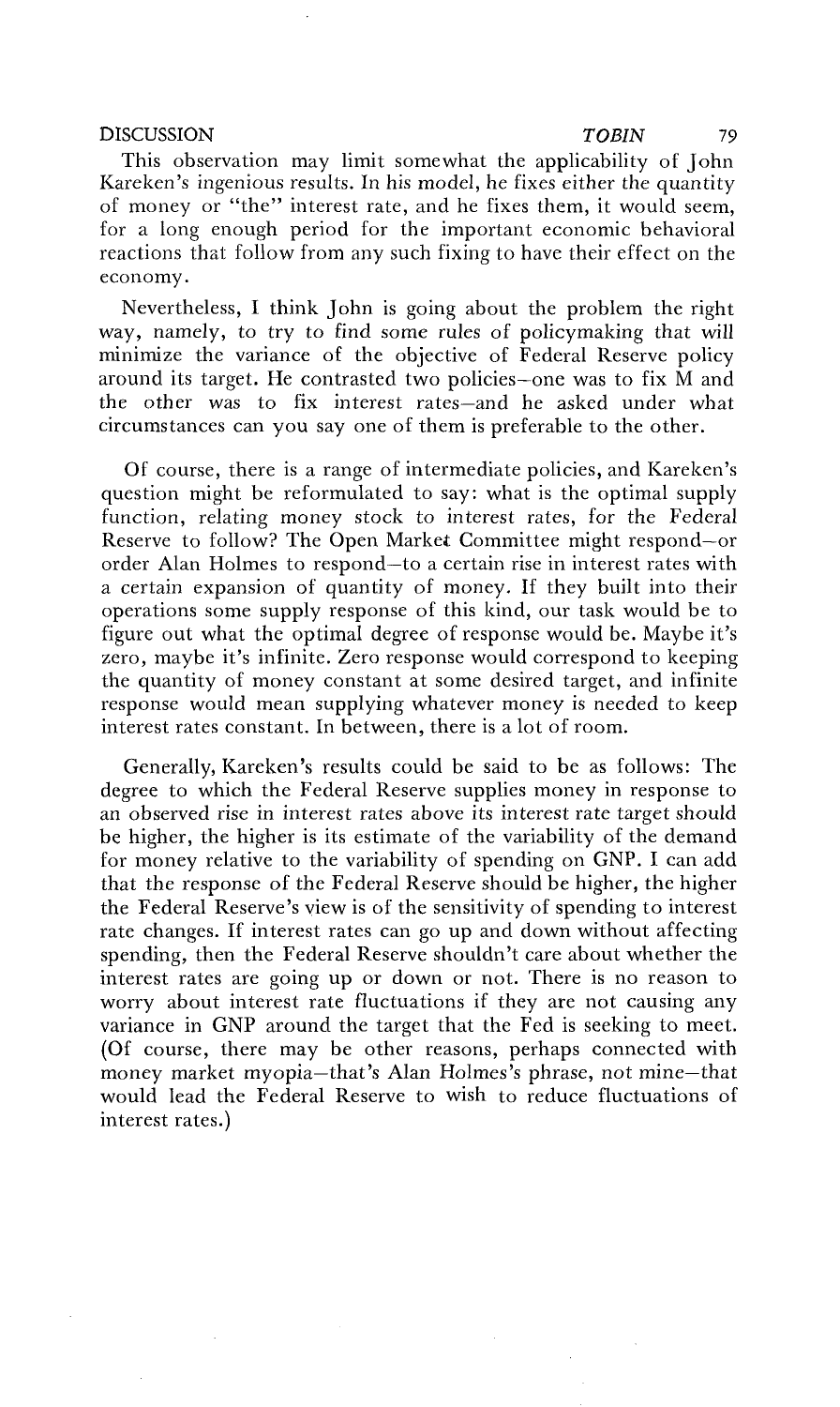The size of the multiplier is also relevant. A high multiplier would tend to move you toward wanting to hold the quantity of money constant rather than interest rates constant.

One problem with Kareken's model is that it assumes that the Federal Reserve can know the structure well enough to know, on the average, what combination of quantity of money and reserves will produce what interest rate and will be geared to the target for GNP. Assuming that they've got the averages right, the only problem is how they respond to deviations around the averages due to random caUses in the monetary and financial sector or in real spending. The actual problem the Federal Reserve faces is more complicated. When they observe a deviation-the interest rate is exceptionally high or spending is exceptionally high, relative to their targets-they don't know whether they are just observing a random drawing from the same old hat, something which they ought to expect to happen, or whether they are seeing a change in structure such that the whole average position of policy should be shifted.

Let me also point out that there are lots of interest rates and that stabilizing the ones that the Federal Reserve has readily at hand doesn't mean stabilizing the whole structure. It certainly doesn't mean that stabilizing or controlling those interest rates that are closest to spending decisions-Ionger-term interest rates, or interest rates on riskier assets, or implicit interest rates, or costs of capital in equity markets, and so on. So that it's not so clear that the Federal Reserve faces more difficulties in controlling the quantity of money than in controlling interest rates. It's not easy to control the rates that are really important for ultimate spending decisions.

I return to the question with which I began. Should the policy made at each Open Market Committee meeting be expressed in terms of stabilizing some indicator, an interest rate or a monetary aggregate, for the next three weeks? For many reasons which have been expressed today, neither type of indicator seems adequate to express the thrust of monetary policy on the real economy. Actually, if we must look for a single indicator short of the ultimate target variables themselves-GNP, prices, unemployment, and so on-I would be tempted to look not at the ones suggested but rather at the state of the markets where used capital goods and used durable goods are valued-stock markets and bond markets...markets where the plant and equipment owned by American corporations is valued daily... and markets in existing houses, cars, etc. These markets in general seem to me the important locus of linkage between monetary events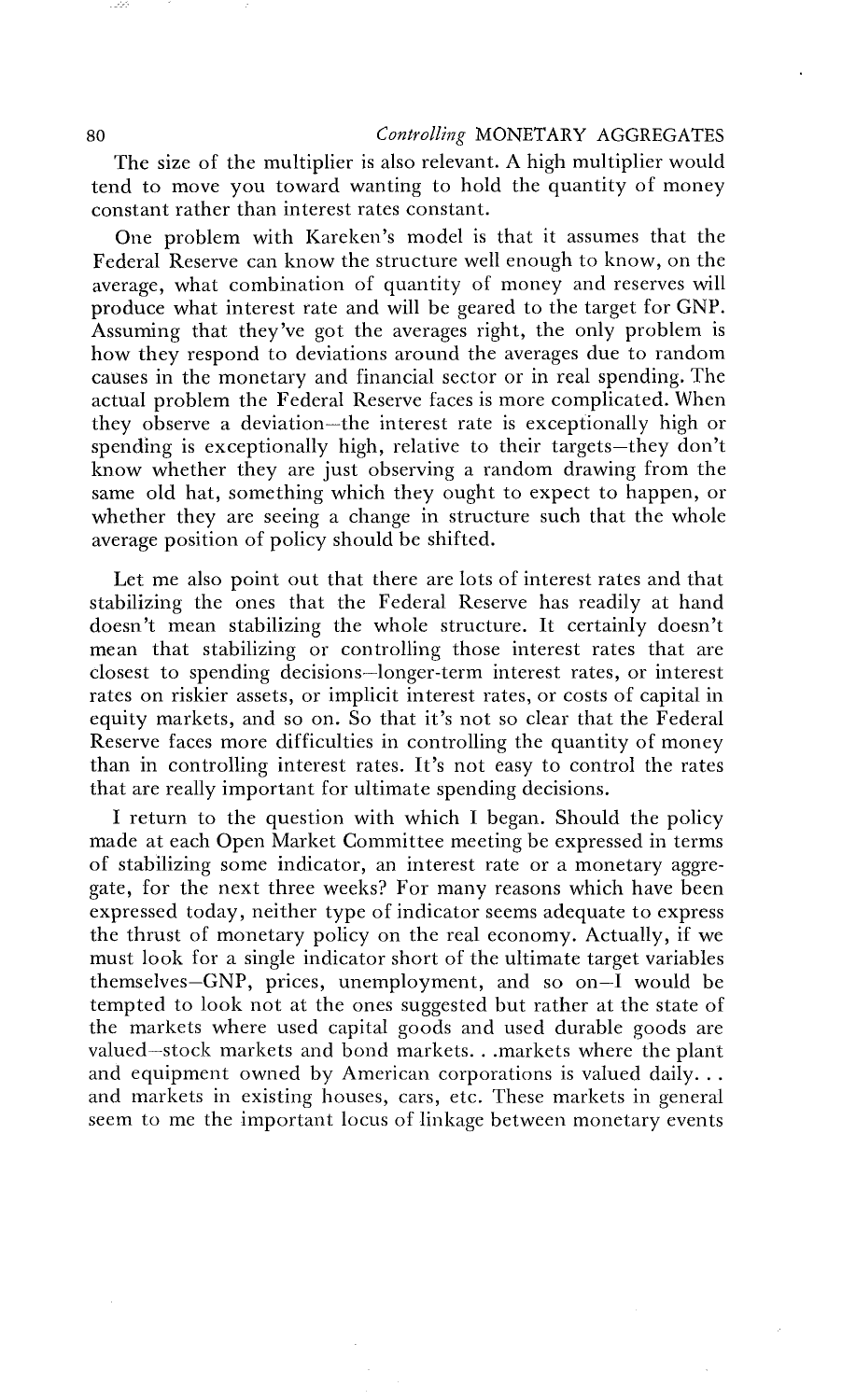and policies and the real economy. One step in that linkage is changing the valuation that the market places on durable goods and capital goods compared with their reproduction costs. Changes in this relationship between the market valuation of real assets and the costs of producing them may be an important indicator of future desirability of producing those things.

Perhaps the real dispute is between using any single indicator at all and using a procedure of adaptive forecasting, as follows: Every time the FOMC meets, they are provided with a set of forecasts of the development of the economy for the next few quarters. Those forecasts not only take into account their past actions but are conditional on future settings of the policy instruments at their disposal-open market purchases, discount rate, etc. The FOMC can estimate the difference that alternative instrument settings will make to the future course of the things they are really interested in. They are not really interested in interest rates or money supply, for example, while they are really interested in GNP, unemployment, and price levels. They can estimate, for example, what difference it makes to the course of those target variables whether or not at this meeting they order the desk to make open market purchases of \$100 million, having in mind a particular plan for future actions. I think this is the procedure the Committee should follow, and the economics profession should be trying to make this procedure feasible. I am not willing, myself; to give up on this objective and to settle for some simple indicator on the ground that our knowledge is so poor about the way the economy operates that we can't make policy the way it ought to be made.

Another and related dispute concerns the sources of variation in aggregate economic activity. On the one hand, we have those who emphasize that aggregate economic activity would be stable along a nice growth path if only government policy were stable, so that the reason that we have instability is government policy itself. (Monetarists generally take this position, although there is no logical connection between one's view on the issue of stability and his view of the monetary-fiscal debate.) On the other hand, there are those who see many exogenous sources of economic fluctuation other than government policy-from the private economy, from abroad, from technology, and from tastes. In this view, the economy would be quite unstable in the absence of discretionary policy. Maybe there is some reconciliation of these two views in the proposition that all those supposed non-governmental exogenous shocks are merely lagged